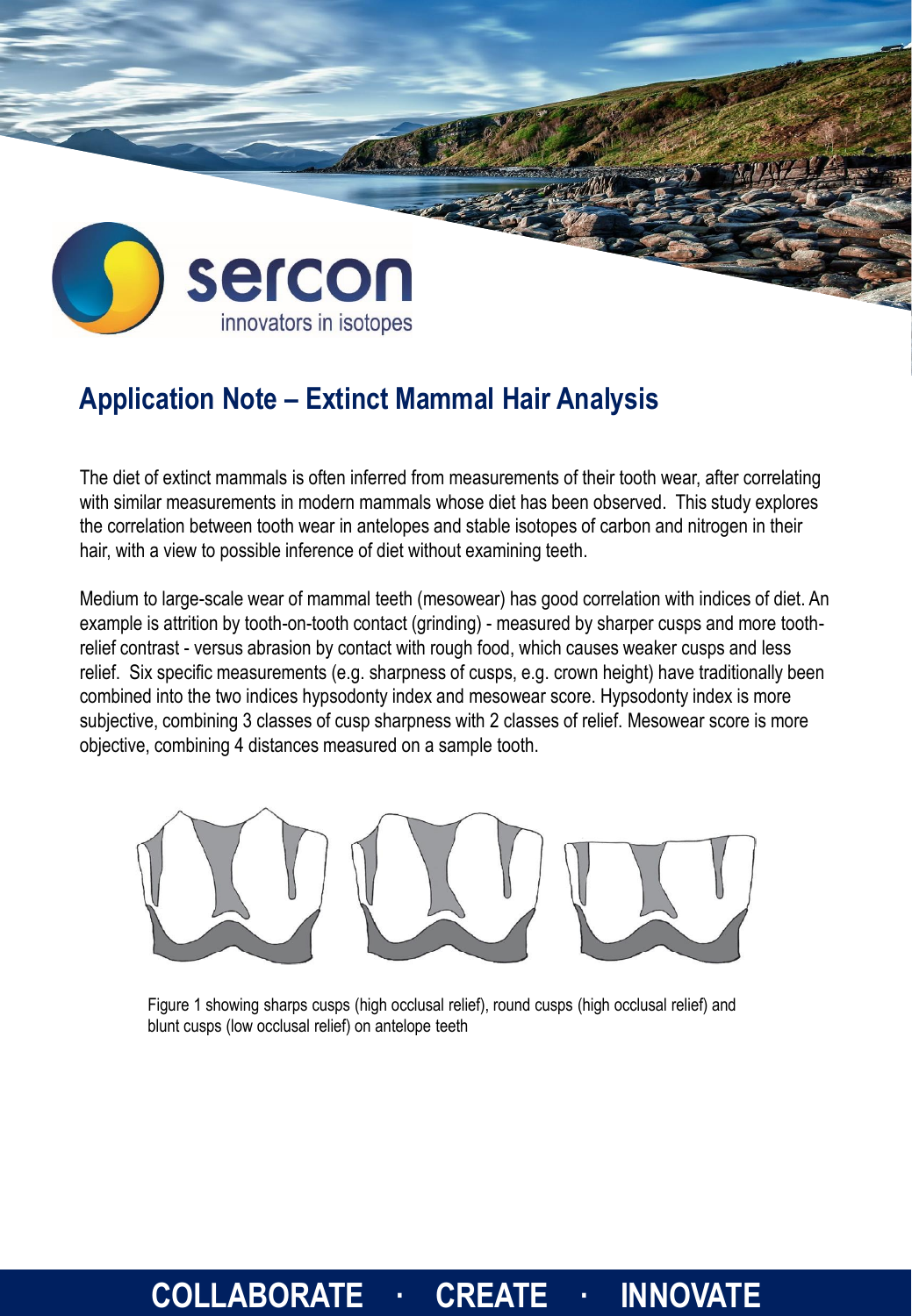

Stable carbon isotope ratio  $\delta^{13}$ C in a herbivore's hair reflects the proportion in the diet of plants of type C3 versus C4 (the two different types of photosynthesis); in general this allows a distinction between cool-season and tropical plants in the diet. Stable nitrogen isotope ratio δ<sup>15</sup>N reflects trophic level but is made variable by differences in climate and soil.

Both tooth wear and isotopes in hair are thought to represent diet on a timescale of months to a few years, so tooth wear and isotopes in hair might be expected to have significant correlations.

In the paper, Louys J et al (2012) Stable isotopes provide independent support for the use of mesowear variables for inferring diets in African antelopes \*, molar and hair samples from 104 wild African antelopes from 16 species, held in a Belgian museum, were analysed for mesowear and for  $δ<sup>13</sup>C$  and  $δ<sup>15</sup>N$ . Three upper and three lower molars were measured from each specimen using digital callipers; hair was measured by a Sercon 2022 continuous flow isotope ratio mass spectrometer connected to a GSL elemental analyser.

The isotopic data from each tooth was correlated with the 4 variables used to create mesowear score (24 correlations in total). Results showed that  $δ<sup>15</sup>N$ was significantly correlated with all 4 variables of all six tooth types;  $δ<sup>13</sup>C$  was less well correlated with 3 of the 4 variables, being significant for only one tooth type for 1 of the variables.



Figure 2 The Sercon HS2022, the world's most sensitive small radius IRMS